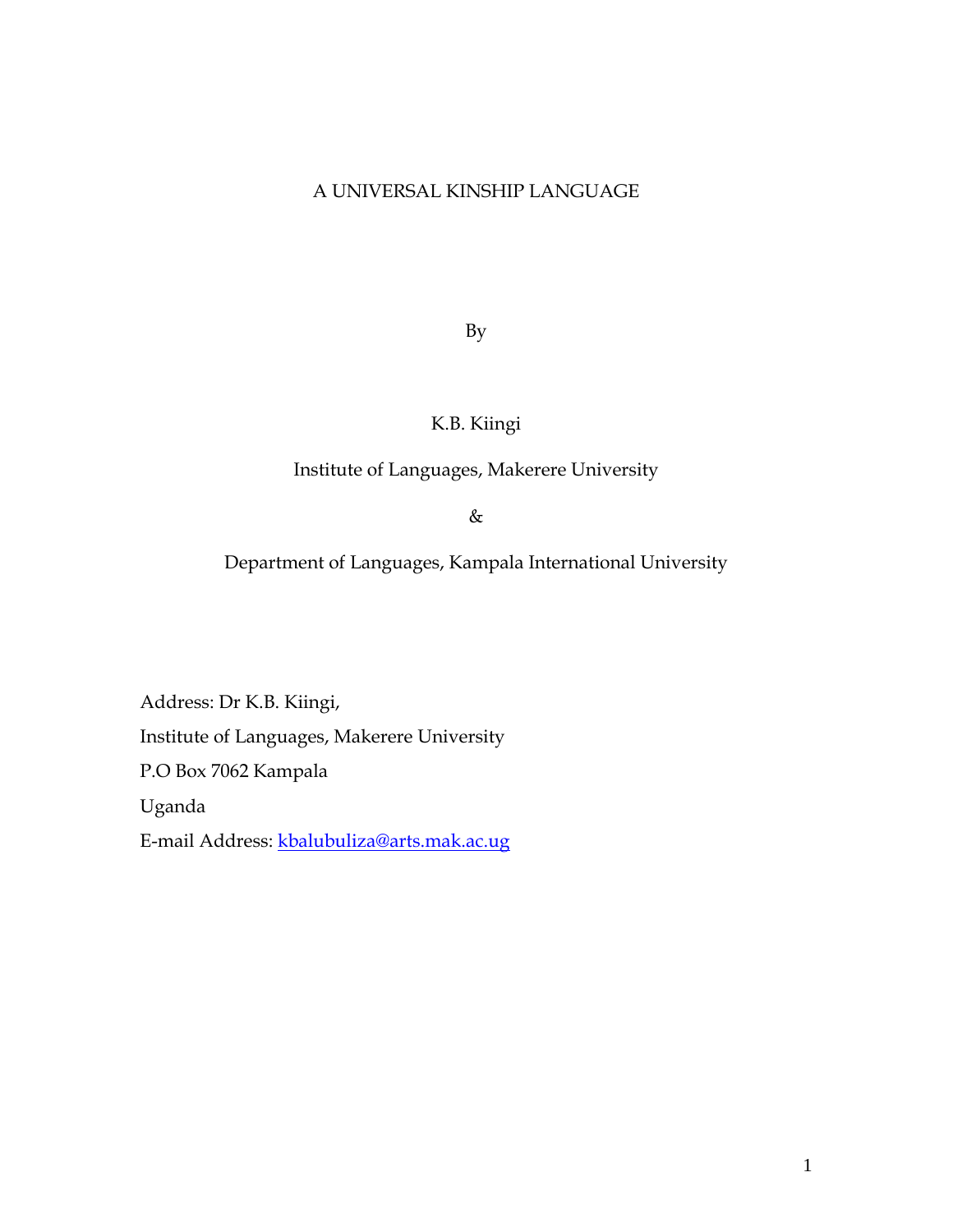#### **A UNIVERSAL KINSHIP LANGUAGE**

#### *Abstract*

*By developing a universal kinship language, I attempt in this paper to resolve the perennial problem of discussing a kinship term system of one language community using a language of another language community. First, I posit inflectional categories of person and number as relevant to kinship terminology. Second, I stipulate the unary predicates of generation, life, and sex; and binary predicates of (non)blood relation, age, clan, co-membership, inheritance, and taboo. Third, I nuance the kinship predicates on consideration of co-sharing (full and partial), negation, converseness, and quasirelation. What emerges is a generalized kinship formula:*

 $a^{\lambda} = P^{\sigma}VS[RAKIT]P^{\tau}VS(b^{\mu})$ 

*where a, b; λ, μ, P; σ, τ; V, S, R, A, K, I, T are kin variables, personal and numerical indices, generation, generation indices, life, sex, (non)blood relation, age, clan comembership, inheritance, and taboo respectively.*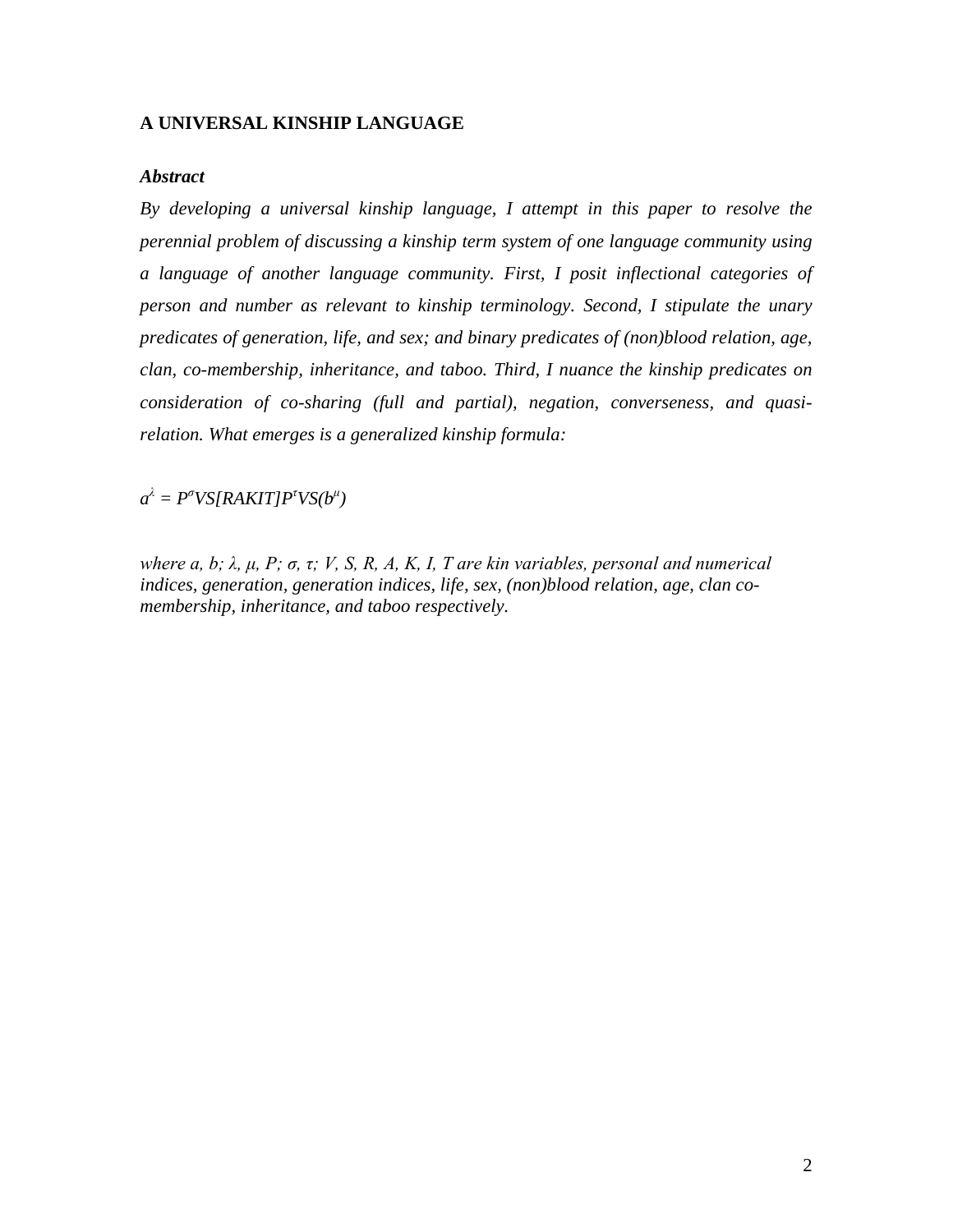The problem of using a language of one speech community to discuss the kinship term system of another speech community is the concern of the present paper. The sole objective of this paper is to present and exemplify what is meant to be a universal kinship language. Letting  $\Omega$  stand for a kinship predicate, we discern one-place and two-place predicates  $\Phi$  and  $\sum$  respectively as the adjoining diagram shows.

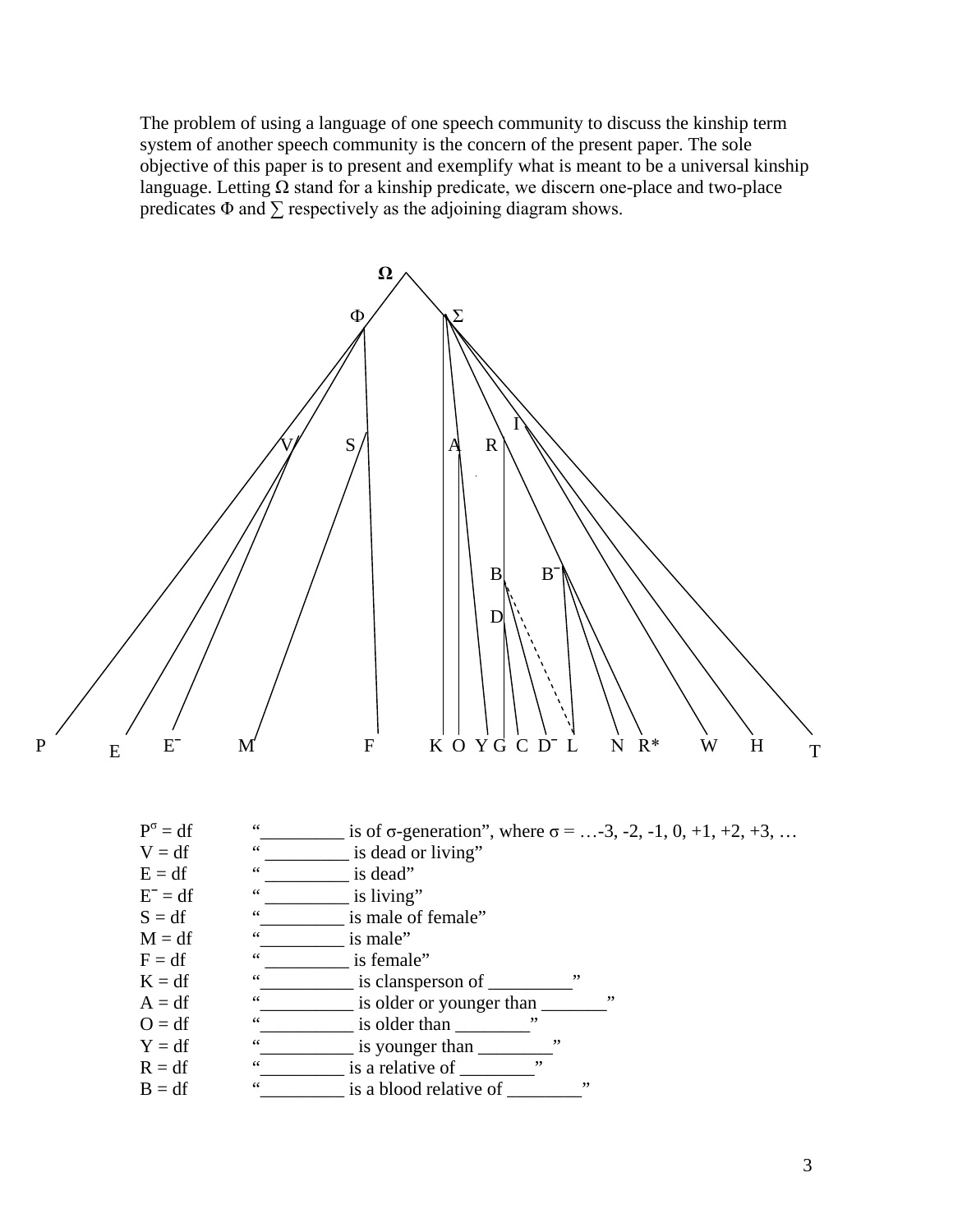| $B^- = df$ | $\zeta$ $\zeta$ | is a non-blood relative of       |    | ,, |    |
|------------|-----------------|----------------------------------|----|----|----|
| $D = df$   | 66              | is a direct blood relative of    |    | ,, |    |
| $D^- = df$ | 66              | is an indirect blood relative of |    |    | ,, |
| $G = df$   | 66              | ,,<br>is a genitor of ______     |    |    |    |
| $C = df$   | $\,66$          | is a genetic product of          | ,, |    |    |
| $L = df$   | $\,66$          | ,,<br>is an affine of            |    |    |    |
| $N = df$   | $\leq \leq$     | is a person divorced from _      | ,, |    |    |
| $R^* = df$ | $\mbox{\bf 6}$  | is a quasi-relative of           | ,, |    |    |
| $I = df$   | $\mbox{\bf 6}$  | is a testator or heir of         | ,, |    |    |
| $W = df$   | $\mbox{\bf 6}$  | ,,<br>is a testator of           |    |    |    |
| $H = df$   | $\leq \leq$     | ,,<br>is an heir of              |    |    |    |
| $T = df$   | $\leq \leq$     | is a person sexually tabooed to  |    |    | ,, |
|            |                 |                                  |    |    |    |

a, b, c,  $\dots$ , x, y, z = df kin variables

 $\lambda$  = 1, 1+; 2, 2+; 3, 3+ = df first person: singular, plural; second person: singular, plural; third person: singular, plural

 $\Omega = df$  full co-sharing<br> $\Omega^{1/2} = df$  partial co-shari  $\Omega^{1/2} = df$  partial co-sharing<br>  $\Omega^- = df$  negation of  $\Omega$ negation of  $\Omega$  $\Omega' = df$  converse of  $\Omega$  $\Omega^* = df$  quasi-relation

a is generally related to **b** such that  $a^{\lambda} = P^{\sigma}VS[RAKIT]P^{\tau}VS(b^{\mu})$ 

where  $\tau = \ldots, -3, -2, -1, 0, +1, +2, +3, \ldots$  $\mu = 1, 1 + 2, 2 + 3, 3 +$ 

In what follows, [KD□□], [KF□□]; [KL□□], [EL□□], [LL□□] introduce kinship diagram, kinship formula; universal kinship language, English kinship language, and Luganda kinship language sentences respectively.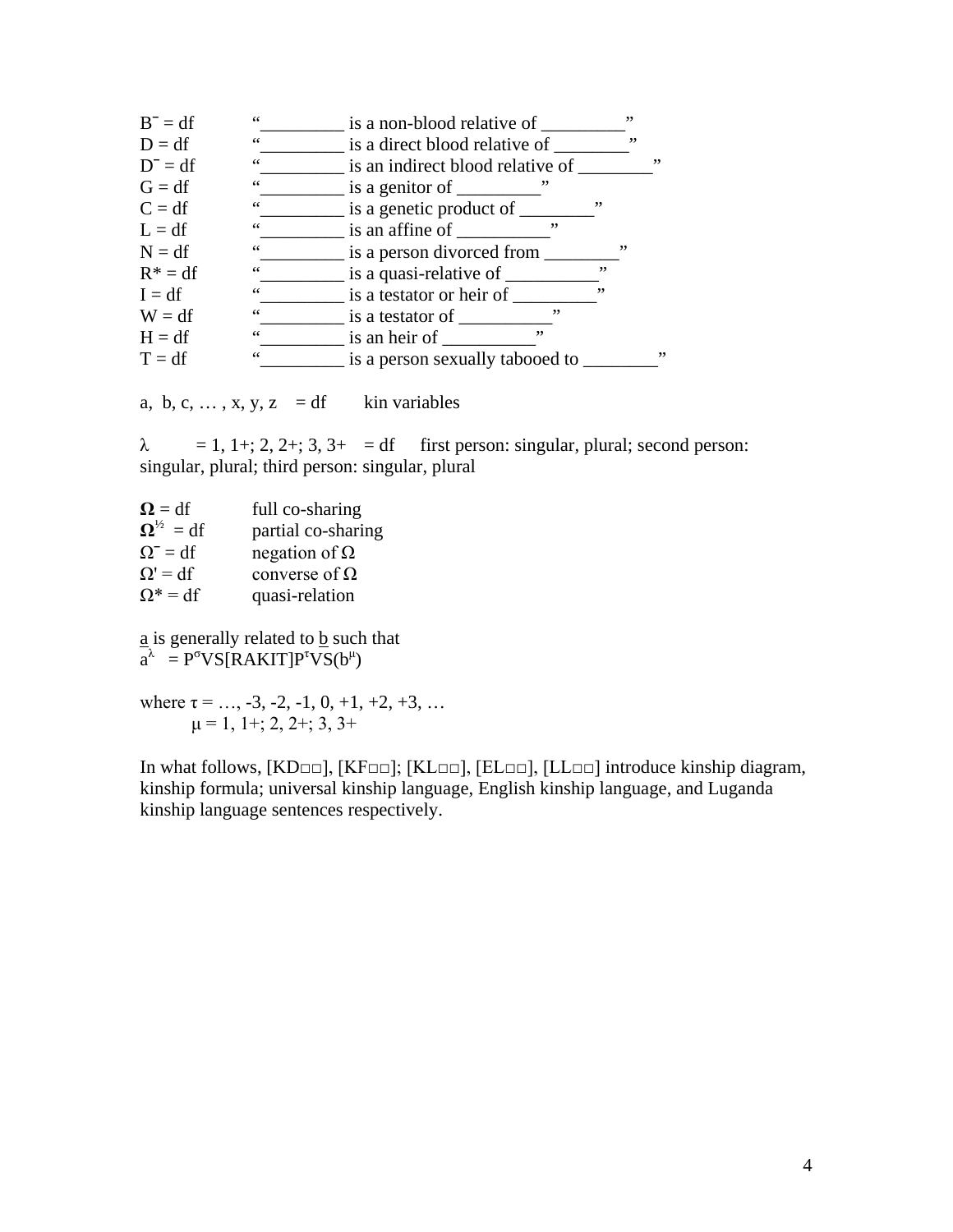[KD01]



[KF01]  $a = P^{-4}SGP^{\circ}S(e)$ 

- [KL01]  $\underline{a}$  is a previous fourth generation male or female genitor of a reference– generation male or female e.
- [EL01]  $\underline{a}$  is a **great-great-grandparent** of  $\underline{e}$ .
- [LL01] <u>a</u> is **jjajja nnakasatwe** of <u>e</u>.

[KF02]  $b = P^{-3}SGP^{o}S(e)$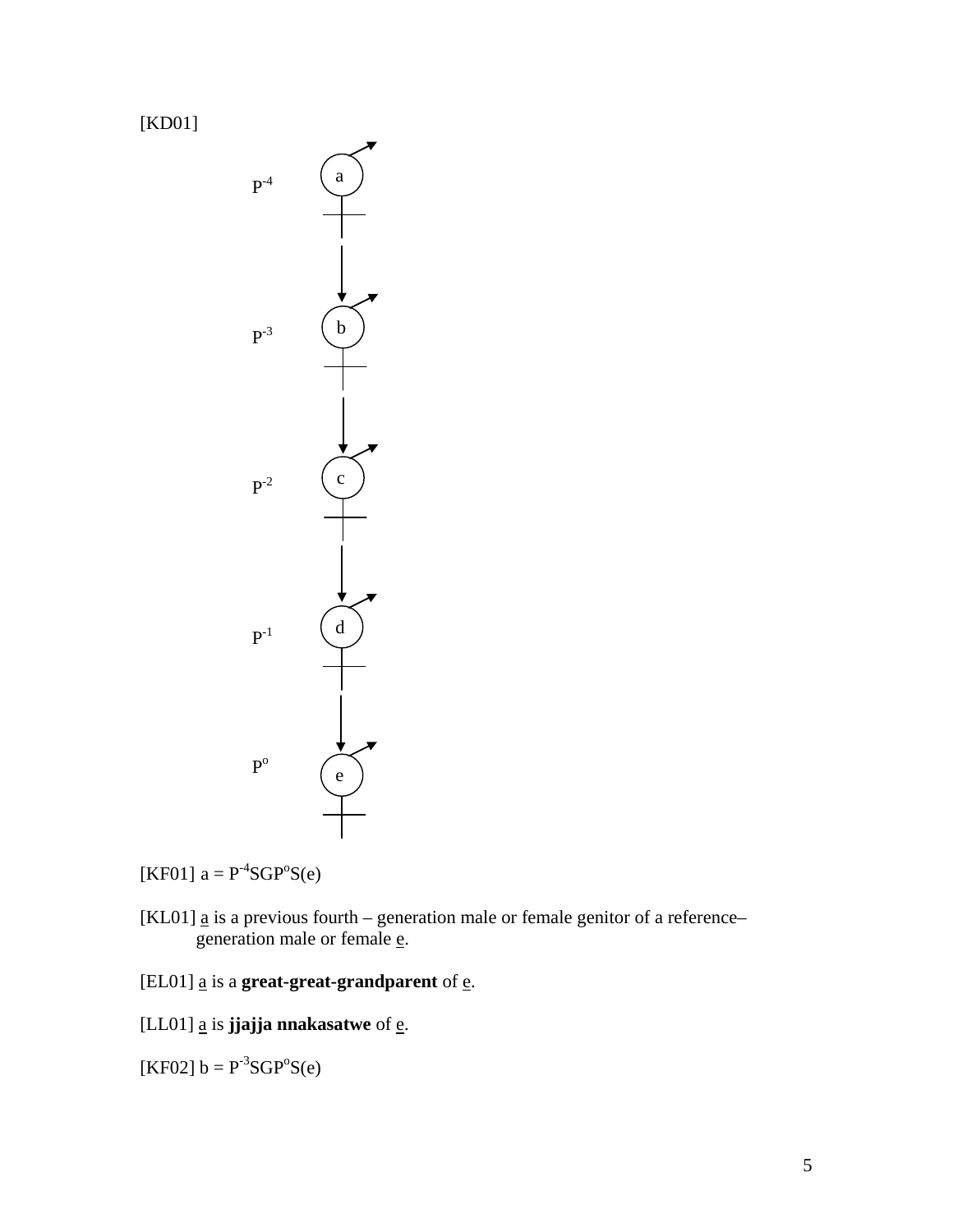[KL02]  $\underline{b}$  is a previous third – generation male or female genitor of a female  $\underline{e}$ .

- [EL02]  $\underline{b}$  is a **great-grandparent** of  $\underline{e}$ .
- $[LL02]$  <u>b</u> is **jjajja** nnakabilye of  $\underline{e}$ .

[KF03]  $c = P^2SGP^oS(e)$ 

- [KL03]  $\leq$  is a previous second-generation male or female genitor of a referencegeneration male or female e.
- [EL03]  $c$  is a **grandparent** of  $e$ .

 $[LL03]$   $\underline{c}$  is **jjajja** of  $\underline{e}$ .

[KF04]  $d = P^{-1}SGP^{\circ}S(e)$ 

- [KL04]  $\mathbf{d}$  is a previous first-generation male or female genitor of a reference-generation male of female **e**.
- [EL04]  $\underline{d}$  is a **parent** of  $\underline{e}$ .
- [LL04]  $\underline{d}$  is **omuzadde** of  $\underline{e}$ .

[KD05]

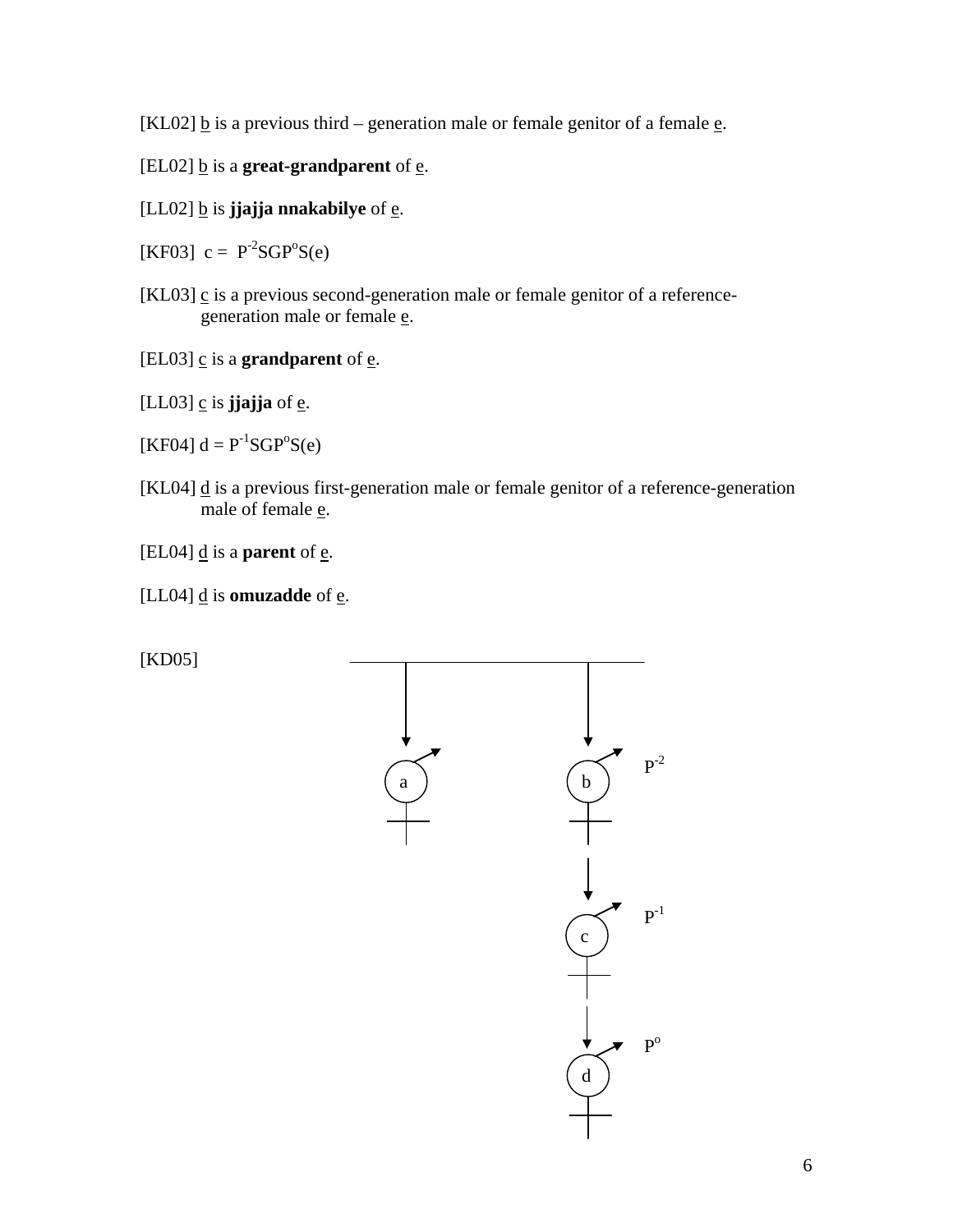$[KF05]$  a =  $P^{-2}SCP^{-2}S(b)GP^{o}S(d)$ 

[KL05]  $\underline{a}$  is a previous second-generation male or female genetic co-product of the second-generation male or female  $\underline{b}$  who is a genitor of reference-generation male or female d.

[EL05] a is a **great-uncle** or **–aunt** of d.

[LL05]  $\underline{a}$  is **jjajja** of  $\underline{d}$ .



[KF06]  $a = P^{-1}MGP^{\circ}S(b)$ 

- [KL06] a is a previous first-generation male genitor of the reference-generation male or female b.
- [EL06]  $\underline{a}$  is the **father** of  $\underline{b}$ .
- [LL06]  $\underline{a}$  is **taata** of  $\underline{b}$ .

[KF07]  $a = P^{-1}FGP^{o}S(b)$ 

[EL07]  $\underline{a}$  is the **mother** of  $\underline{b}$ .

[LL07]  $\underline{a}$  is **maama** of  $\underline{b}$ .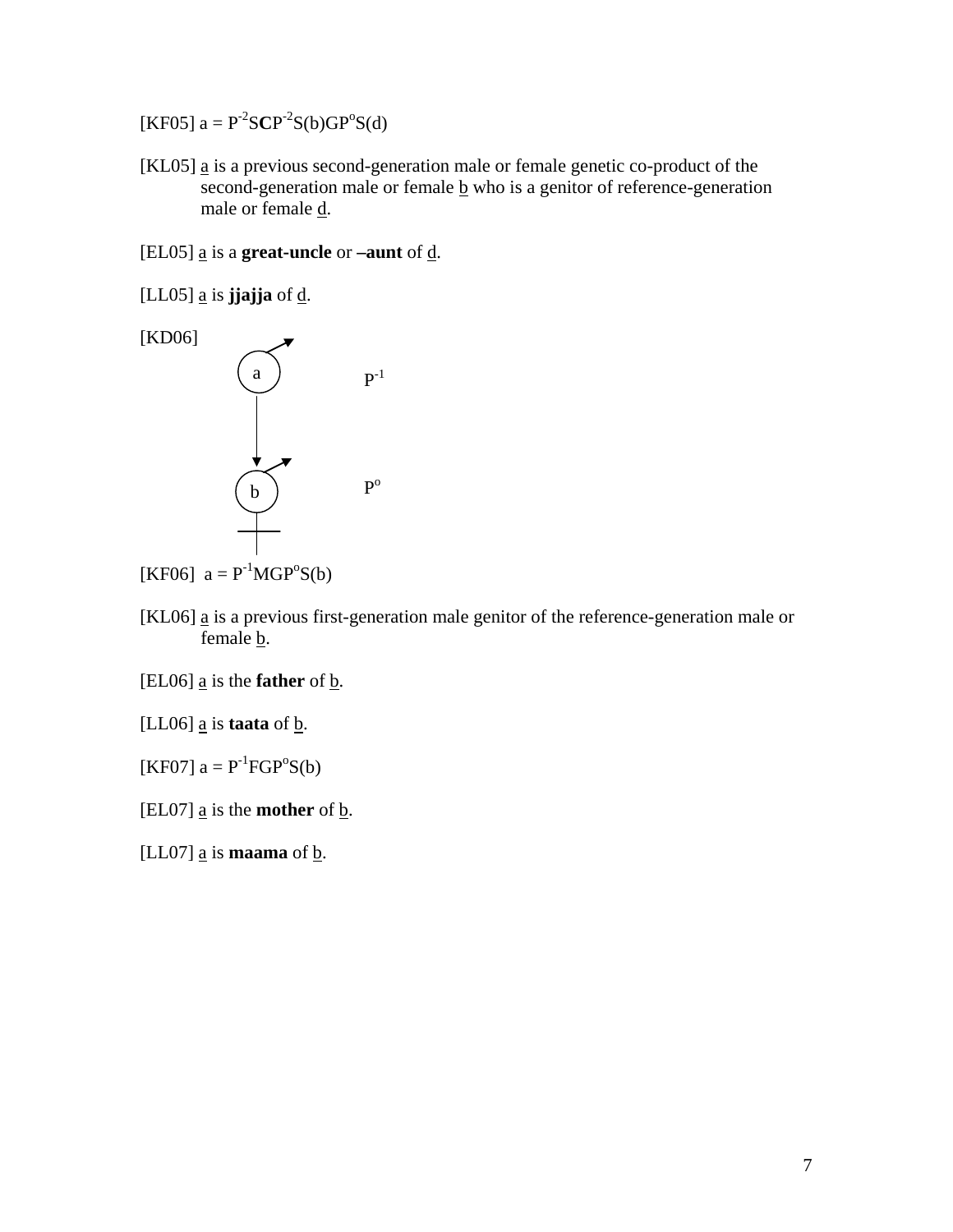

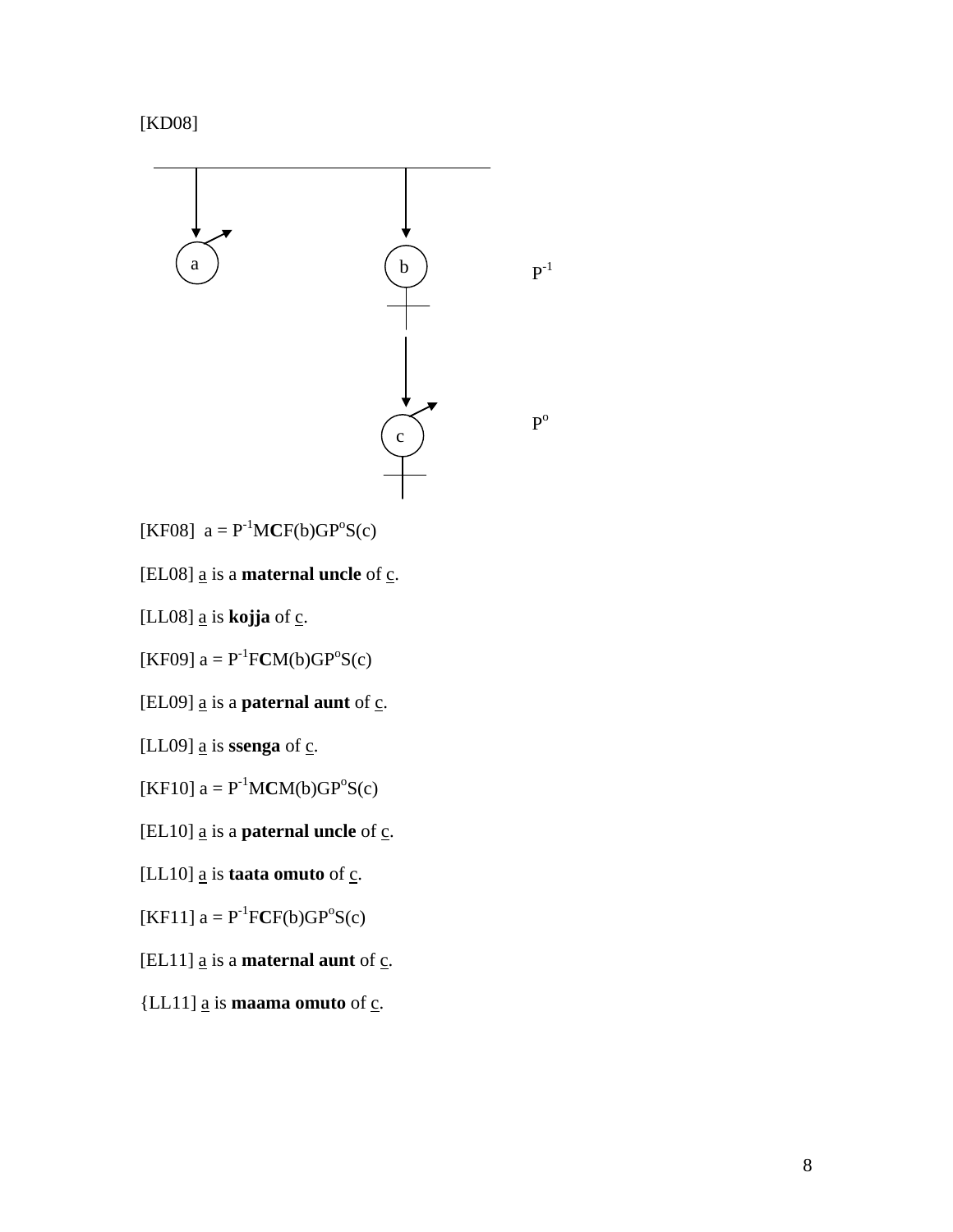



- [KF12]  $a = P^{-1}MGP^{\circ}M(b)LP^{\circ}F(c)$
- [EL12]  $\underline{a}$  is a **father-in-law** of  $\underline{c}$ .
- [LL12]  $\underline{a}$  is **ssezaala** of  $\underline{c}$ .
- [KF13]  $a = P^{-1}FGP^{o}M(b)LP^{o}F(c)$
- [EL13]  $\underline{a}$  is a **mother-in-law** of  $\underline{c}$ .
- [LL13]  $\underline{a}$  is **nnyazaala** of  $\underline{c}$ .
- [KF14]  $c = P^{\circ} F L P^{\circ} M(b) C P^{-1} M(a)$
- [EL14]  $\leq$  is a **daughter-in-law** of  $\underline{a}$ .
- [LL14]  $\underline{c}$  is **mukaamwana** of  $\underline{a}$ .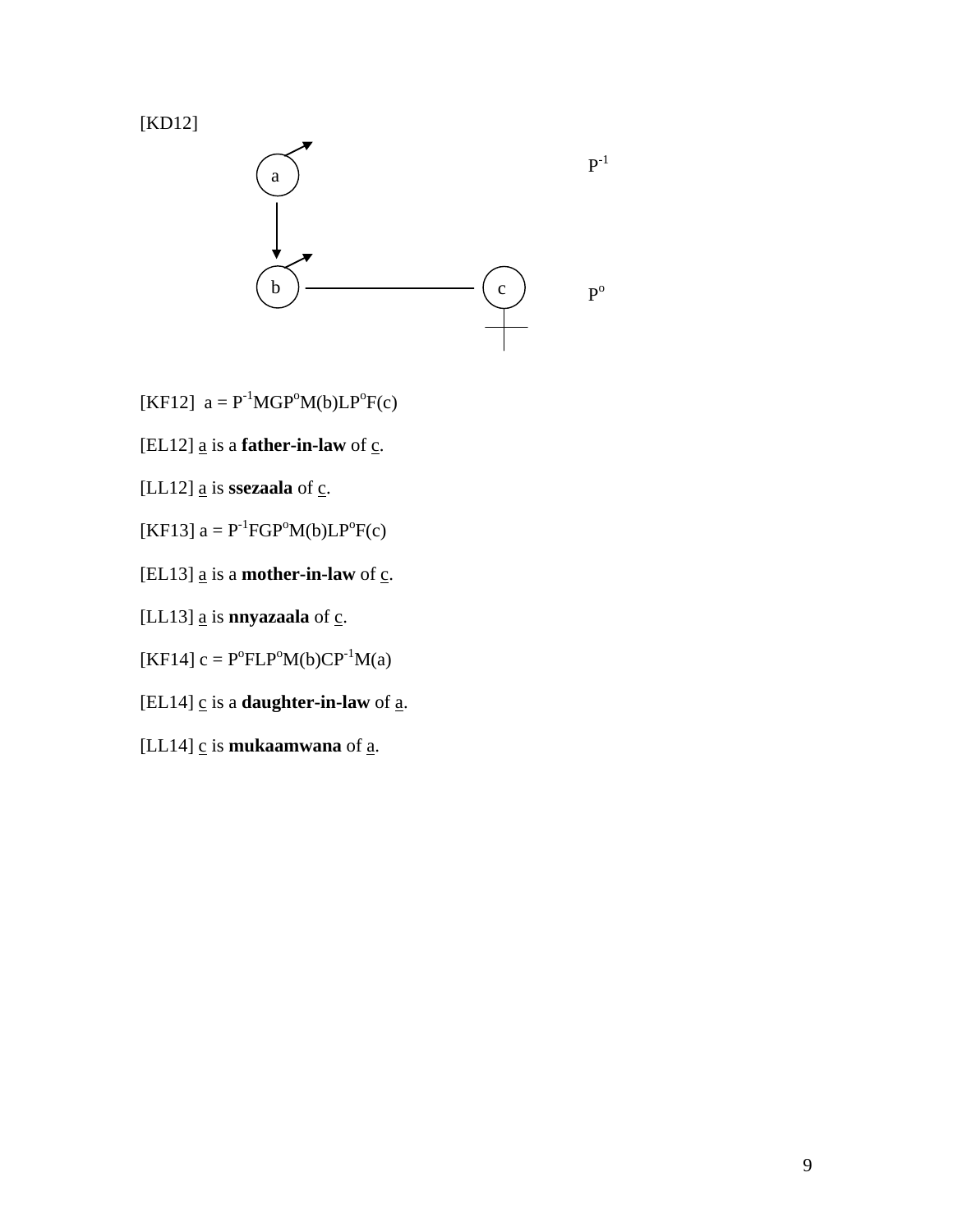

[KL15]  $\leq$  is a following second-generation male or female genetic product of the reference-generation male or female a.

[EL15]  $\leq$  is a **grandchild** of  $\leq$ .

[LL15] c is **omuzzukulu** of a.

[KF16]  $b = P^{+1}SCP^{0}S(a)$ cf. [KD15]

 $[EL16]$  <u>b</u> is a **child** of <u>a</u>.

[LL16]  $\underline{b}$  is **omwana** of  $\underline{a}$ .

[KF17]  $b = P^{+1}MCP^{o}S(a)$ 

 $[EL17]$  <u>b</u> is a **son** of  $\underline{a}$ .

[LL17]  $\underline{b}$  is **mutabani** of  $\underline{a}$ .

[KF18]  $b = P^{+1} FCP^{0}S(a)$ 

[EL18]  $\underline{b}$  is a **daughter** of  $\underline{a}$ .

[LL18]  $\underline{b}$  is **muwala** of  $\underline{a}$ .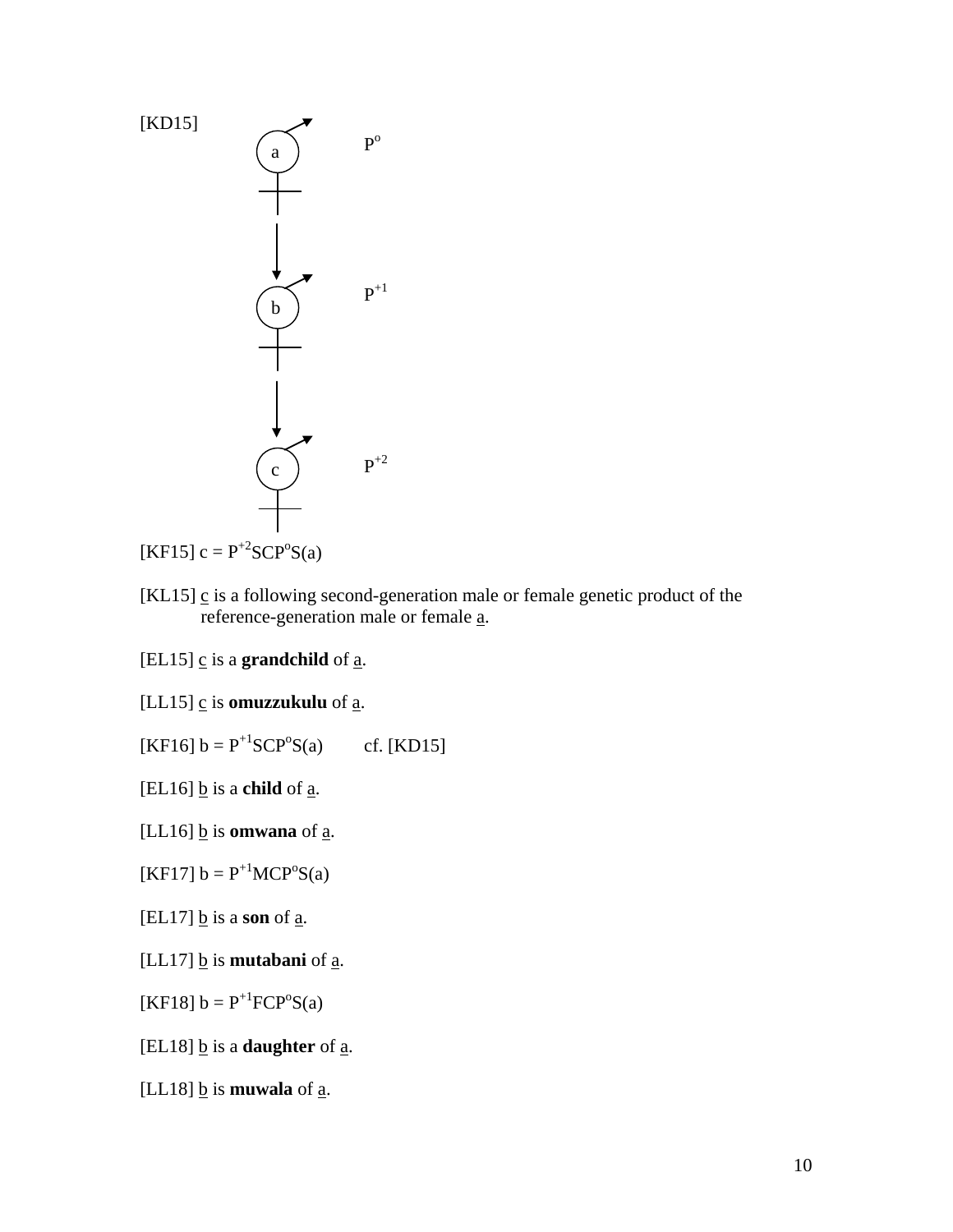$[KF19] c = P^{\circ}SCP^{-1}F(b)CP^{-1}M(a)$ 

[EL19]  $\underline{c}$  is a **nephew** or **niece** of  $\underline{a}$ .

[LL19]  $\underline{c}$  is **omujjwa** of  $\underline{a}$ .

[KF20] c is  $P^{\circ}MCP^{-1}F(b)CP^{-1}M(a)$ 

[EL20]  $\underline{c}$  is a **nephew** of  $\underline{a}$ .

[LL20]  $\leq$  is **omujjwa** of  $\underline{a}$ .

 $[KF21] c = P^{o}FCP^{-1}F(b)CP^{-1}M(a)$ 

 $[EL21]$   $\underline{c}$  is a **niece** of  $\underline{a}$ .

[LL21]  $\underline{c}$  is **omujjwa** of  $\underline{a}$ .

[LL22]  $\underline{a}$  is **omuko** of  $\underline{c}$ .

[KD22(a)]

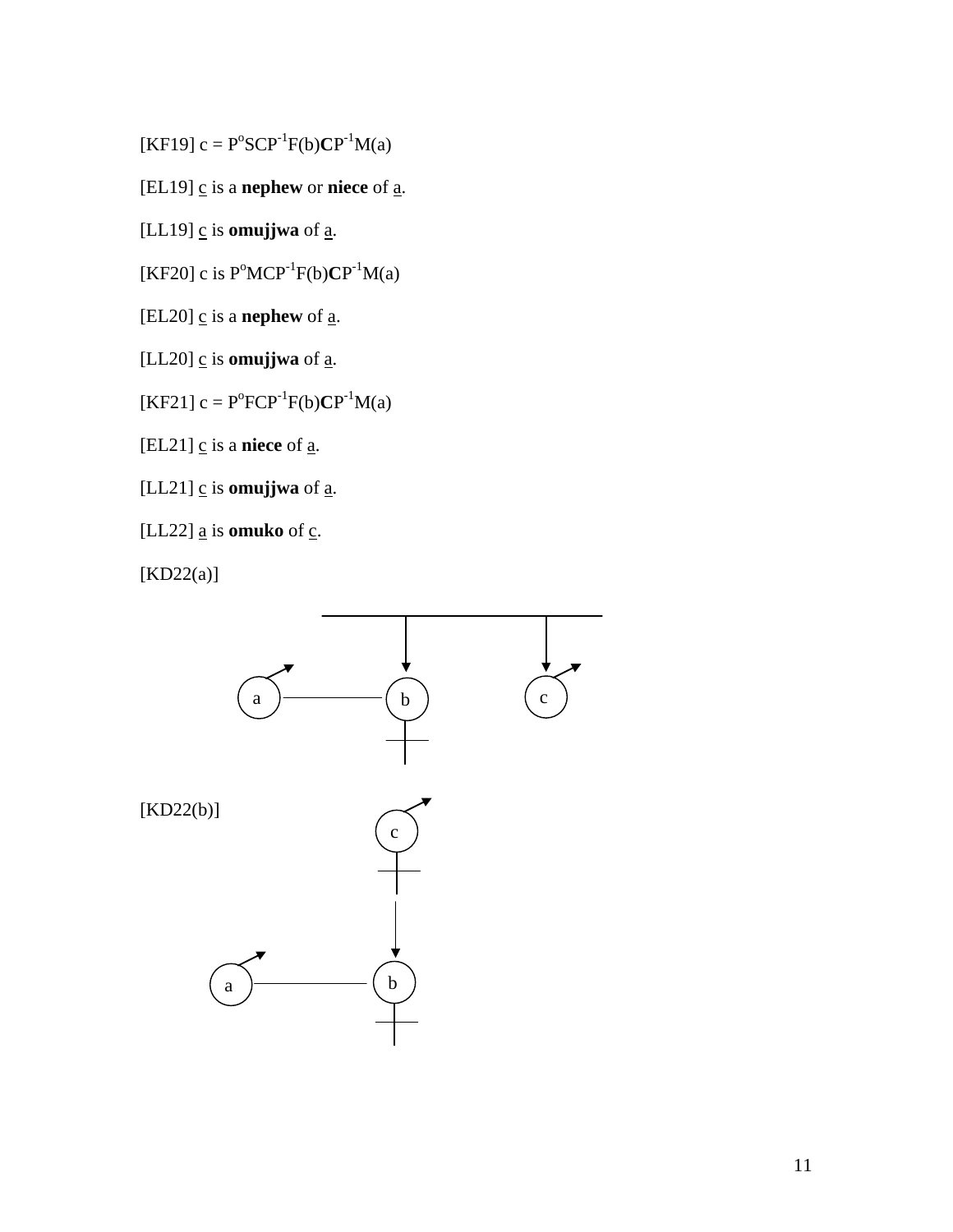[KD22(c)]



 $[KF22(a)]$  a =  $P^{\circ}MLP^{\circ}F(b)CP^{\circ}M(c)$ 

 $[KF22(b)]$  a =  $P^{\circ}MLP^{\circ}F(b)CP^{-1}F(c)$ 

 $[KF22(c)]$  a =  $P^{\circ}MCP^{\circ}F(b)LP^{\circ}M(c)$ 

[EL22(a)]  $\underline{a}$  is a **brother-in-law** of  $\underline{c}$ .

[EL22(b)]  $\underline{a}$  is a **son-in-law** of  $\underline{c}$ .

[EL22(c)]  $\underline{a}$  is a **brother-in-law** of  $\underline{c}$ .

[EL23]  $\underline{a}$  is a **sibling** of  $\underline{b}$ .

 $[KF23]$  a =  $P^{\circ}SCP^{\circ}S(b)$ 

[EL24]  $\underline{a}$  is a **brother** of  $\underline{b}$ .

 $[KF24]$  a =  $P^{\circ}MCP^{\circ}S(b)$ 

 $[EL25]$  <u>a</u> is a **sister** of **b**.

 $[KF25]$  a =  $P^{\circ}FCP^{\circ}S(b)$ 

[LL26]  $\underline{a}$  is **mwannyina** of  $\underline{b}$ .

 $[KF26]$  a =  $P^{\circ}SCP^{\circ}S'(b)$ 

[LL27]  $\underline{a}$  is **muganda** of  $\underline{b}$ .

 $[KF27]$  a =  $P^{\circ}SCP^{\circ}S(b)$ 

[LL28]  $\underline{a}$  is **muggya** of  $\underline{c}$ .

[KF28]  $a = P^{\circ} F L P^{\circ} M(b) L P^{\circ} F(c)$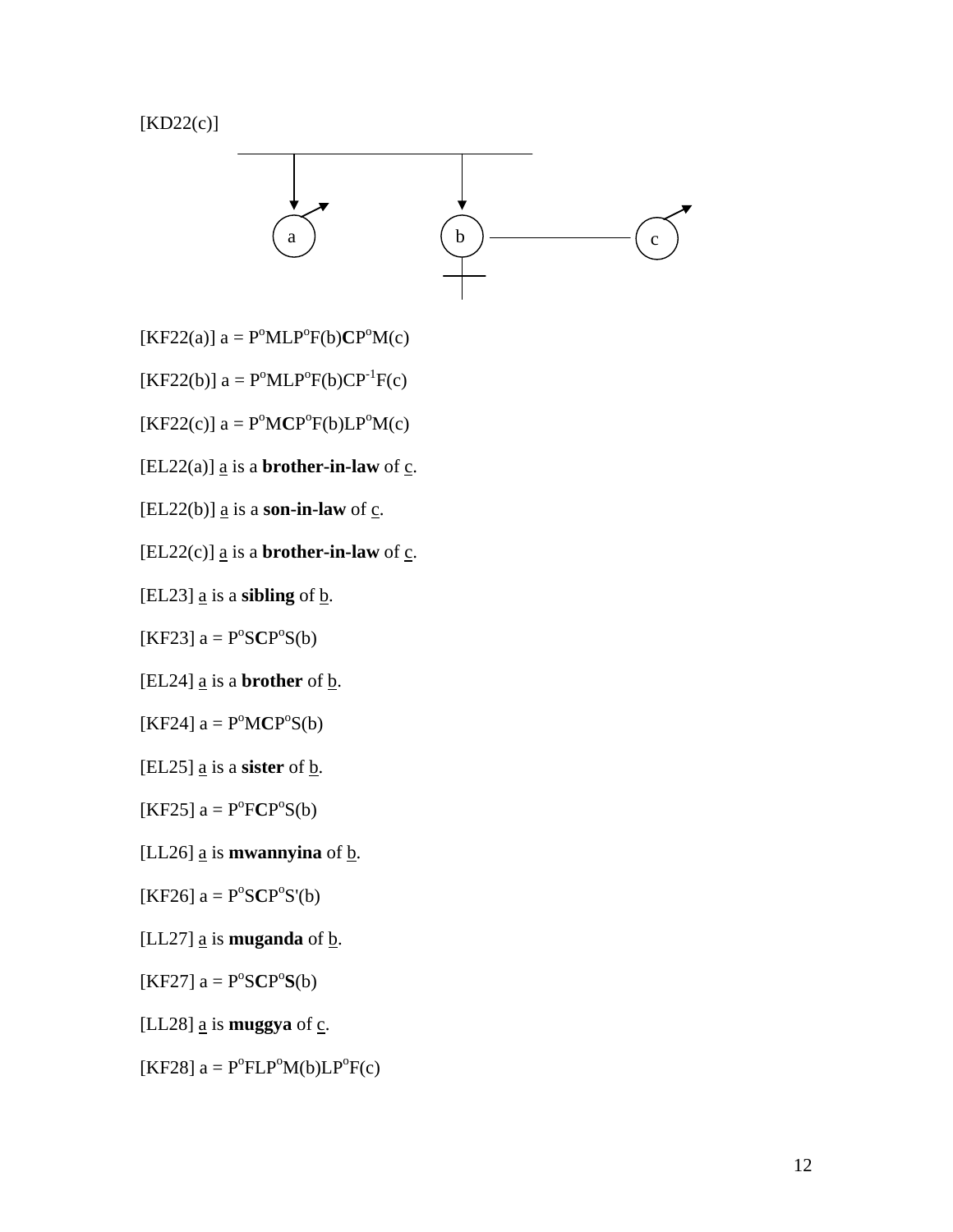[KD28]



[LL29]  $\underline{a}$  is **musangi** of  $\underline{d}$ .

 $[KF29]$  a =  $P^{\circ}MLP^{\circ}F(b)CP^{\circ}F(c)LP^{\circ}M(d)$ 

[KD29]



[KD30(a)]



[KD30(b)]

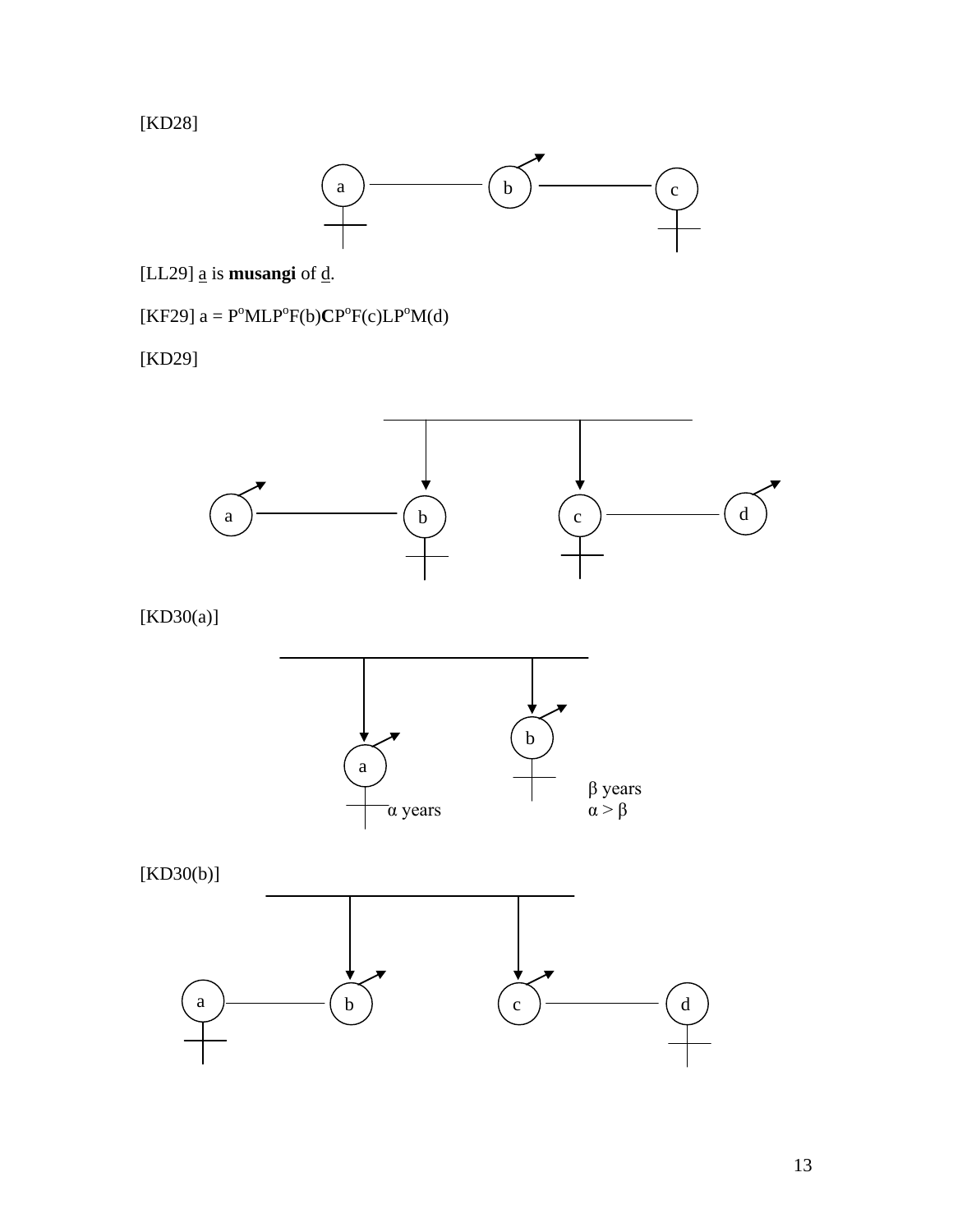$[KF30(a)]$  a =  $P^{\circ}S[OC]P^{\circ}S(b)$ 

$$
[\text{KF30(b)}] a = P^{\circ} \text{FLP}^{\circ} \text{M(b)} \text{CP}^{\circ} \text{M(c)} \text{LP}^{\circ} \text{F(d)}
$$

[LL30(a)]  $\underline{a}$  is **baaba** of  $\underline{b}$ .

[LL30(b)]  $\underline{a}$  is **baaba** of  $\underline{d}$ .

 $[KF31] b<sup>3</sup> = P<sup>o</sup>S[YC]P<sup>o</sup>S(a<sup>1</sup>)$ 

[EL31]  $\underline{b}$  is a **younger** sibling of me  $\underline{a}$ .

[LL31]  $\underline{b}$  is **mwanawattu** of me <u>a</u>.

[KD32]



 $[KF32]$  a =  $P^{+1}SC^{1/2}P^{+1}S(b)CP^{0}F(y)GP^{+1}S(a)$ 

[LL32]  $\underline{a}$  is **omubbeele** of  $\underline{b}$ .

[EL32]  $\underline{a}$  is a **maternal half-sibling** of  $\underline{b}$ .

[KD33]

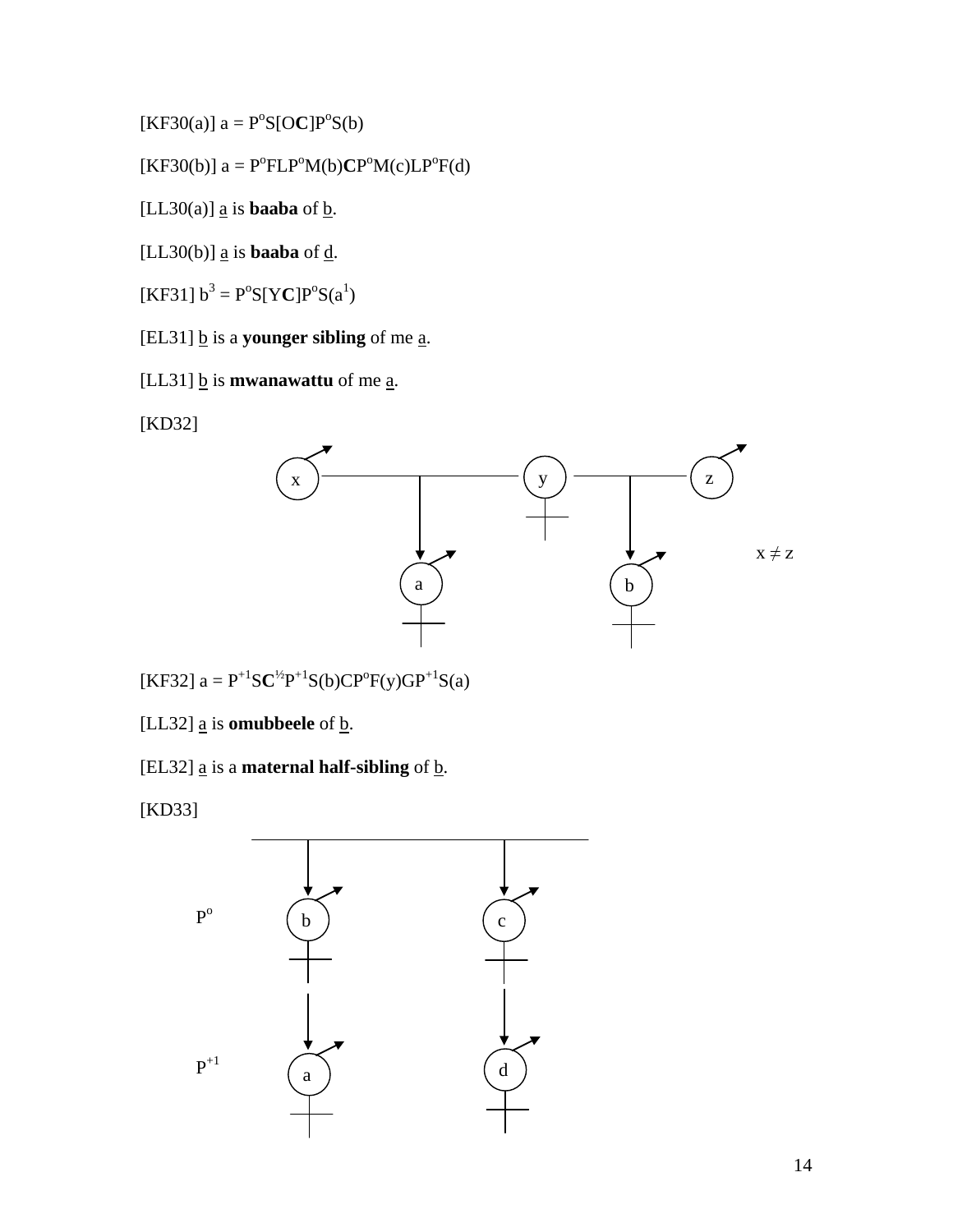$[KF33]$  a =  $P^{+1}SCP^{0}S(b)CP^{0}S(c)GP^{+1}S(d)$ 

[EL33]  $\underline{a}$  is a **first cousin** of  $\underline{d}$ .

[KD34]



 $[KF34]$  a =  $P^{o}SCP^{-1}F(b)CP^{-1}M(c)GP^{o}S'(d)$ 

[LL34] a is **kizibwe** of d.

In Kiganda culture [KF35] holds.

 $[KF35]$  a =  $P^{o}SCP^{-1}F(b)CP^{-1}M(c)GP^{o}S'(d) \rightarrow a = STS'(d)$ 

[KD36]



 $[KF36]$  a =  $P^{o}SC^{\frac{1}{2}}P^{o}S(c)CP^{-1}M(b)GP^{o}S(a)$ 

[EL36]  $\underline{a}$  is a **paternal half-sibling** of  $\underline{c}$ .

[LL36]  $\underline{a}$  is **muganda** or **mwannyina** of  $\underline{c}$ . cf. [LL26-27]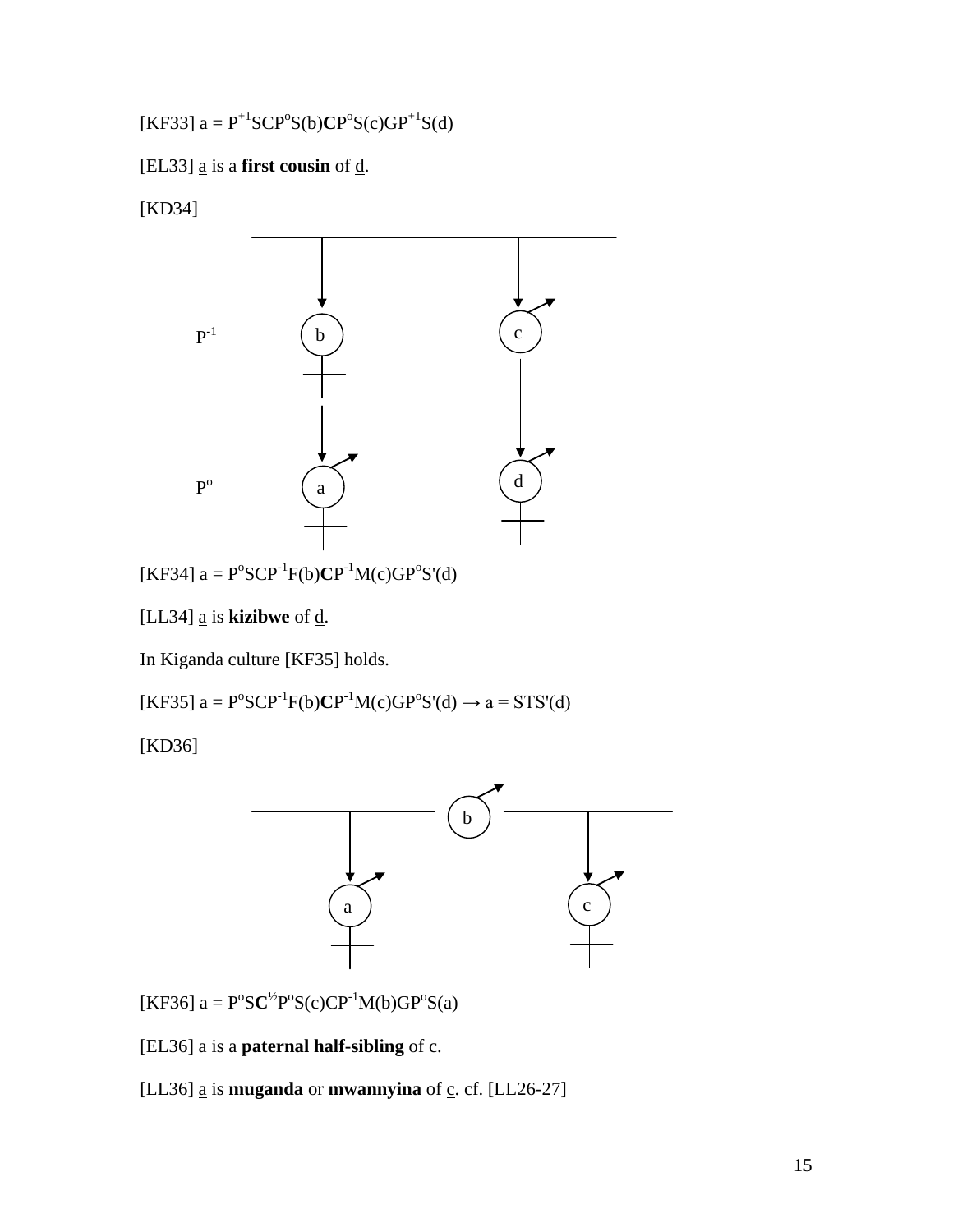[EL37]  $\underline{a}$  is a **stepchild** of  $\underline{c}$ .

[KD37]



[KF37]  $a = P^{\circ}SCP^{-1}S(b)LP^{-1}S'(c)G^{-}P^{\circ}S(a)$ 

[EL37]  $\underline{a}$  is a **stepchild** of  $\underline{c}$ .

[LL38]  $\underline{a}$  is **mulamu** of  $\underline{c}$ .

[KD38(a)]



 $[KF38(a)]$  a =  $P^{\circ}MLP^{\circ}F(b)CP^{\circ}F(c)$ 

[EL38(a)]  $\underline{a}$  is a **brother-in-law** of  $\underline{c}$ .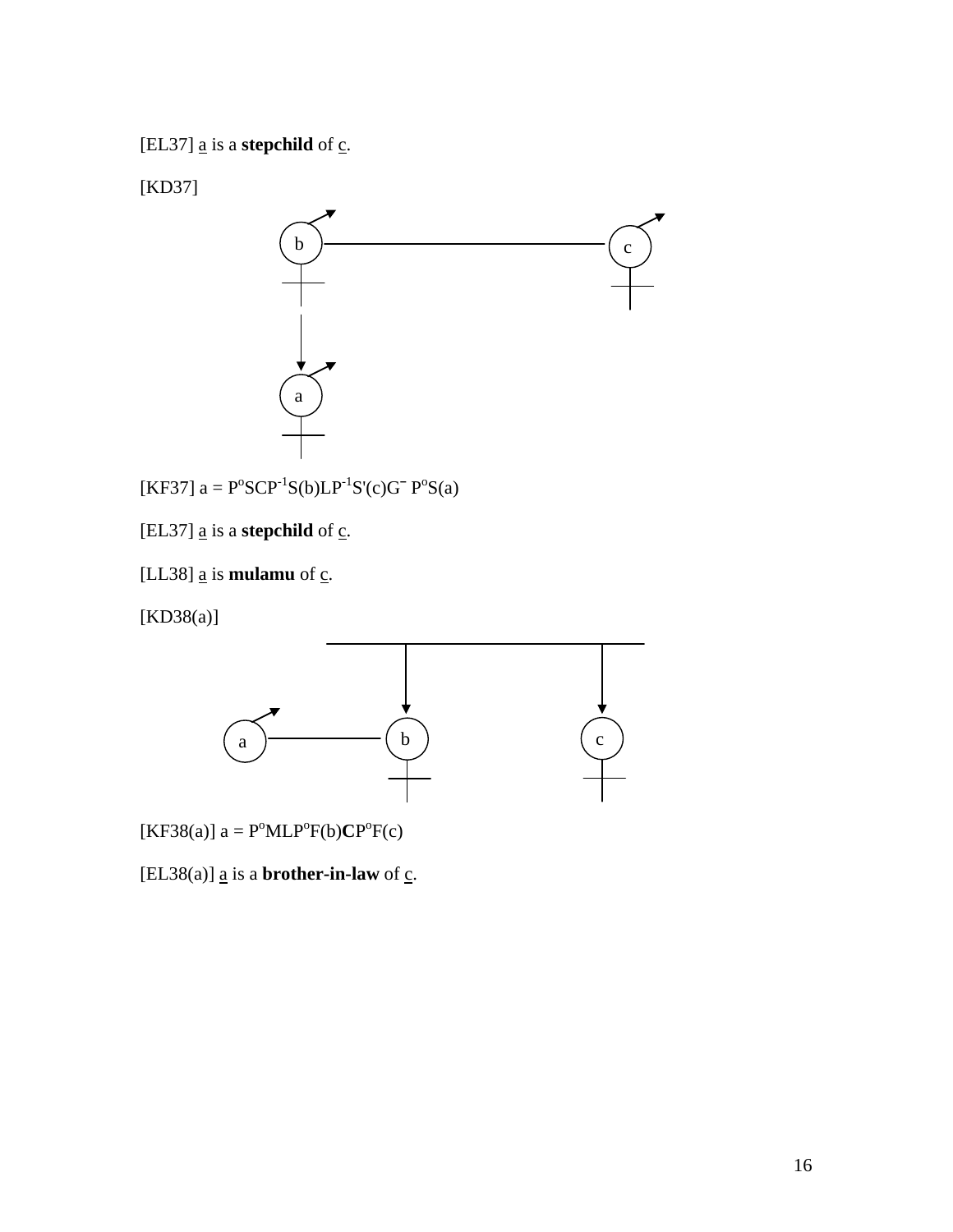### [KD38(b)]



 $[KF38(b)]$  a =  $P^{o}FLP^{o}M(b)CP^{o}S(c)$ 

[EL38(b)]  $\underline{a}$  is a **sister-in-law** of  $\underline{c}$ .

In Kiganda culture [KF39 – 40] hold.

 $[KF39(a)]$  a =  $P^{\circ}MLP^{\circ}F(b) \rightarrow a = P^{\circ}MK^{-}P^{\circ}F(b)$ 

 $[KF39(b)] c = P^{+1}SCP^{0}M(a) \rightarrow c = P^{+1}SKP^{0}M(a)$ 

 $[KF40]$  a =  $P^{\sigma}E^{\sigma}SIP^{\tau}E^{\sigma}S(b) \rightarrow a = P^{\sigma}E^{\sigma}SKP^{\tau}E^{\sigma}S(b)$ 

[KF41]  $a = P^{\circ}MNP^{\circ}F(b)$ 

[EL41] a is **divorced** from b.

[LL41] a and b are **bagattulule**.

[KF42]  $a = P^{\circ}SC^*P^{-1}S(b)$ 

[EL42]  $\underline{a}$  is an **adopted child** of  $\underline{b}$ .

[LL42]  $\underline{a}$  is **omwebonanye** of  $\underline{b}$ .

In concluding this paper, I wish to conjecture that the formula  $a^{\lambda} = P^{\sigma}VS[RAKIT]P^{\tau}VS(b^{\mu}]$  could play an appreciable role in the development of a general theory of kinship terminology. I hypothesize the following rule of kinship terminology:

[KR01]  $a \sim b$ ,  $b = \varphi(c)$   $\vdash a = \varphi(c)$ 

where  $\sim$  and  $\varphi$  represent substitutability and functionality.

Consider the examples in [43] – [47] for Luganda.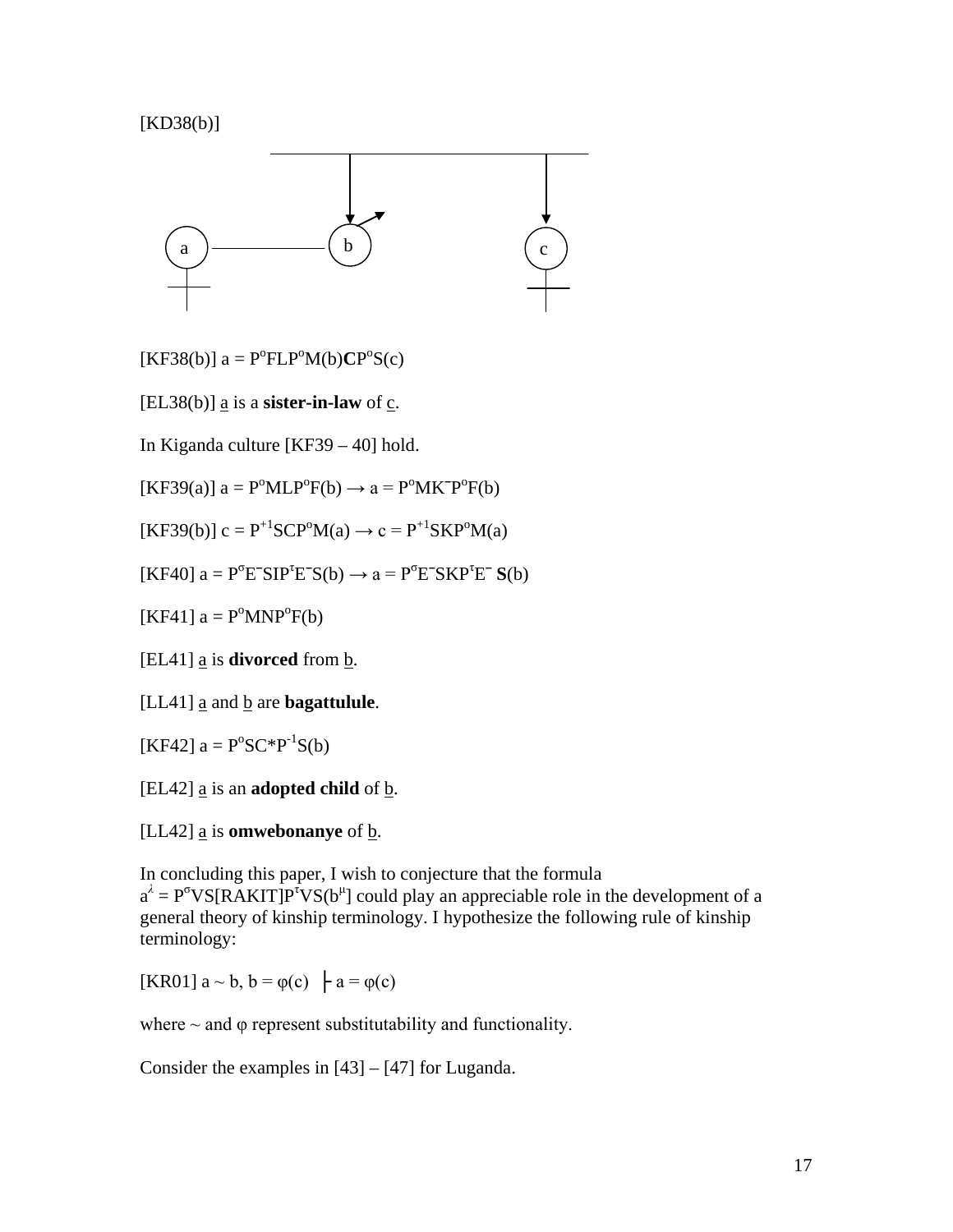

 $[KF43(a)]$  a =  $P^{\circ}MWP^{\circ}M(b)$ 

 $[KF43(b)] b = P^{\circ}MGP^{+1}M(c)$ 

[LL43(a)]  $\underline{a}$  is **omulaamizi** of  $\underline{b}$ .

[LL43(b)]  $\underline{b}$  is **taata** of  $\underline{c}$ .

[LL43(c)]  $\underline{a}$  is **taata** of  $\underline{c}$ .

[KD44]



 $[KF44(a)] a = P^0 F W P^{+1} F(b)$ 

 $[KF44(b)]$  a =  $P^{o}FGP^{+1}S(c)$ 

[LL44(a)]  $\underline{a}$  is **omulaamizi** of  $\underline{b}$ .

[LL44(b)]  $\underline{a}$  is **maama** of  $\underline{c}$ .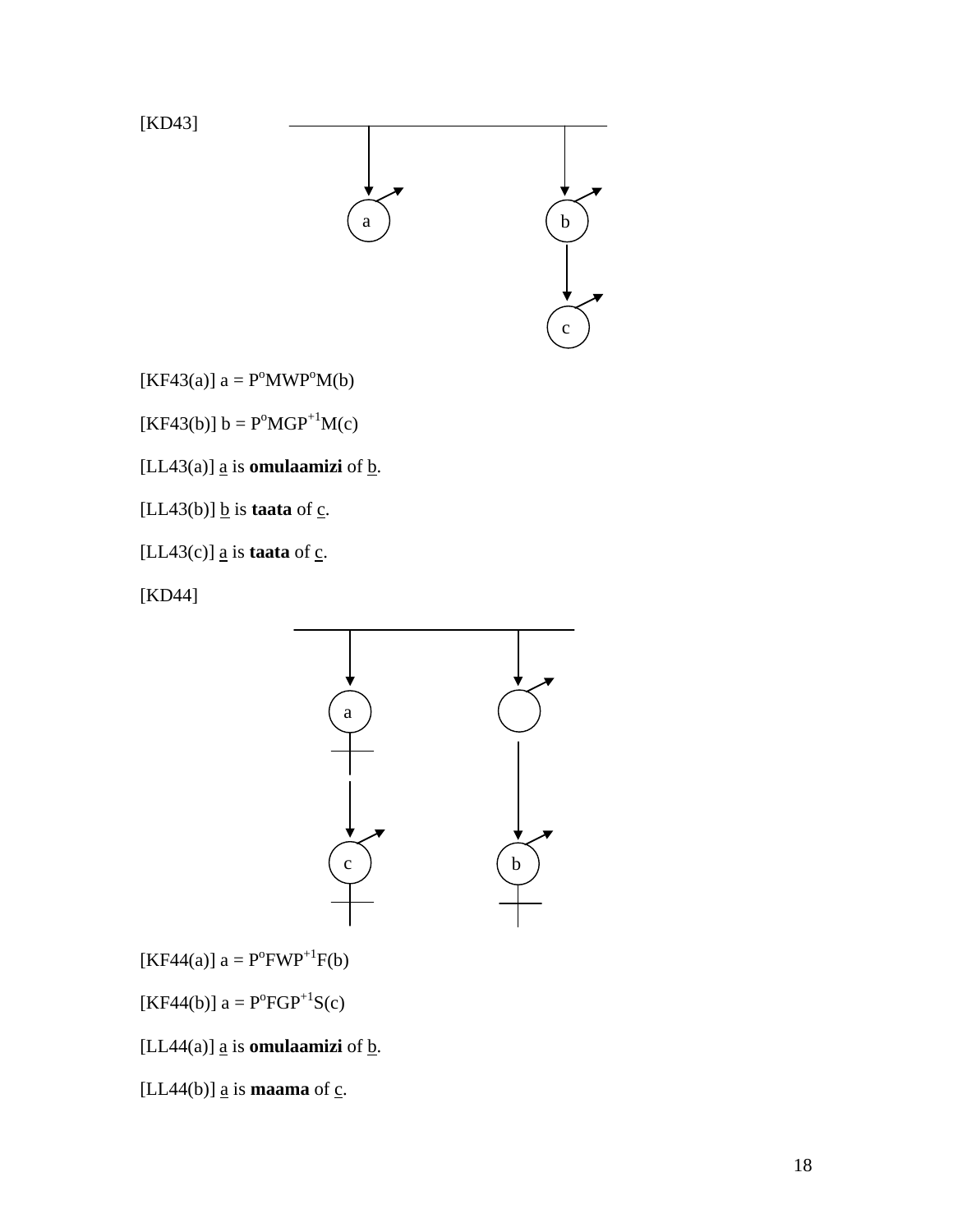[LL44(c)]  $\underline{b}$  is **maama** of  $\underline{c}$ .

[KD45]



 $[KF45(a)]$  a =  $P^{+1}MHP^{0}M(b)$ 

 $[KF45(b)] b = P^{\circ} M T P^{+1} F(c)$ 

[LL45(a)]  $\underline{a}$  is **omusika** of  $\underline{b}$ .

[LL45(b)]  $\underline{b}$  is **azila** to  $\underline{c}$ .

[LL45(c)]  $\underline{a}$  is **azila** to  $\underline{c}$ .

[KF46(a)]  $a = P^{\sigma} S K P^{\tau} S(b)$ 

 $[KF46(b)] b = P^{\tau}STP^{\rho}S(c)$ 

[LL46(a)]  $\underline{a}$  is **munnakika** of  $\underline{b}$ .

[LL46(b)]  $\underline{b}$  is **azila** to  $\underline{c}$ .

[LL46(c)]  $\underline{a}$  is **azila** to  $\underline{c}$ .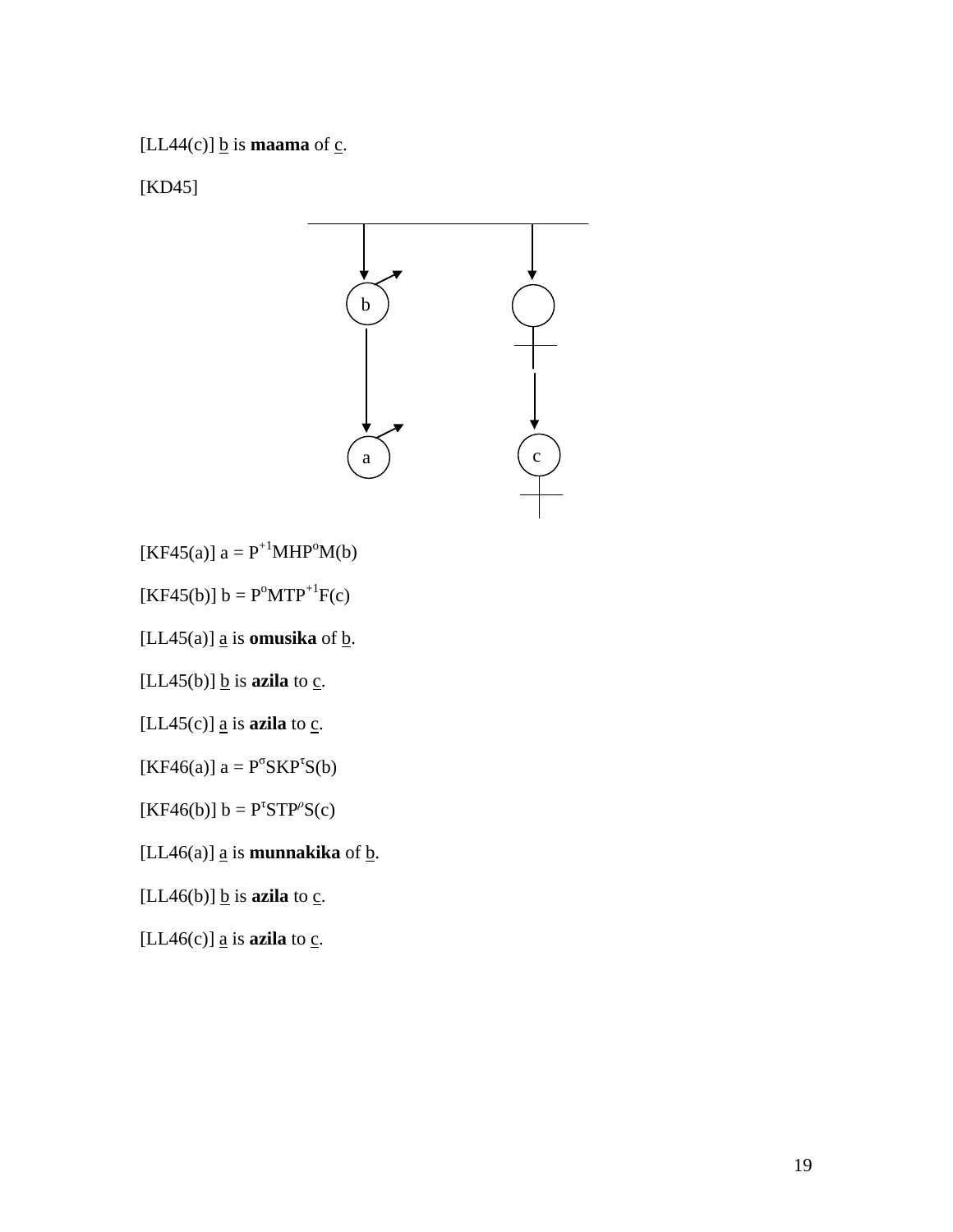



 $[KF47(a)] a = P^{+1}MHP^{0}M(b)$ 

 $[KF47(b)]$  b =  $P^{\circ}MCP^{\circ}F(d)LP^{\circ}M(c)$ 

[LL47(a)]  $\underline{a}$  is **omusika** of  $\underline{b}$ .

[LL47(b)]  $\underline{b}$  is **omuko** of  $\underline{c}$ .

[ $LL47(c)$ ] <u>a</u> is **omuko** of  $c$ .

[KR02] a 
$$
(-)
$$
 b, b =  $\varphi(c)$  | a =  $\varphi(c)$   
where  $(-)$  represents affinity.

[KR02] is exemplified in [48]

[KD48]



 $[KF48(b)]$  b =  $P^{o}FCP^{o}M(d)GP^{+1}S(c)$ 

[EL48(a)]  $\underline{a}$  is the **husband** of  $\underline{b}$ .